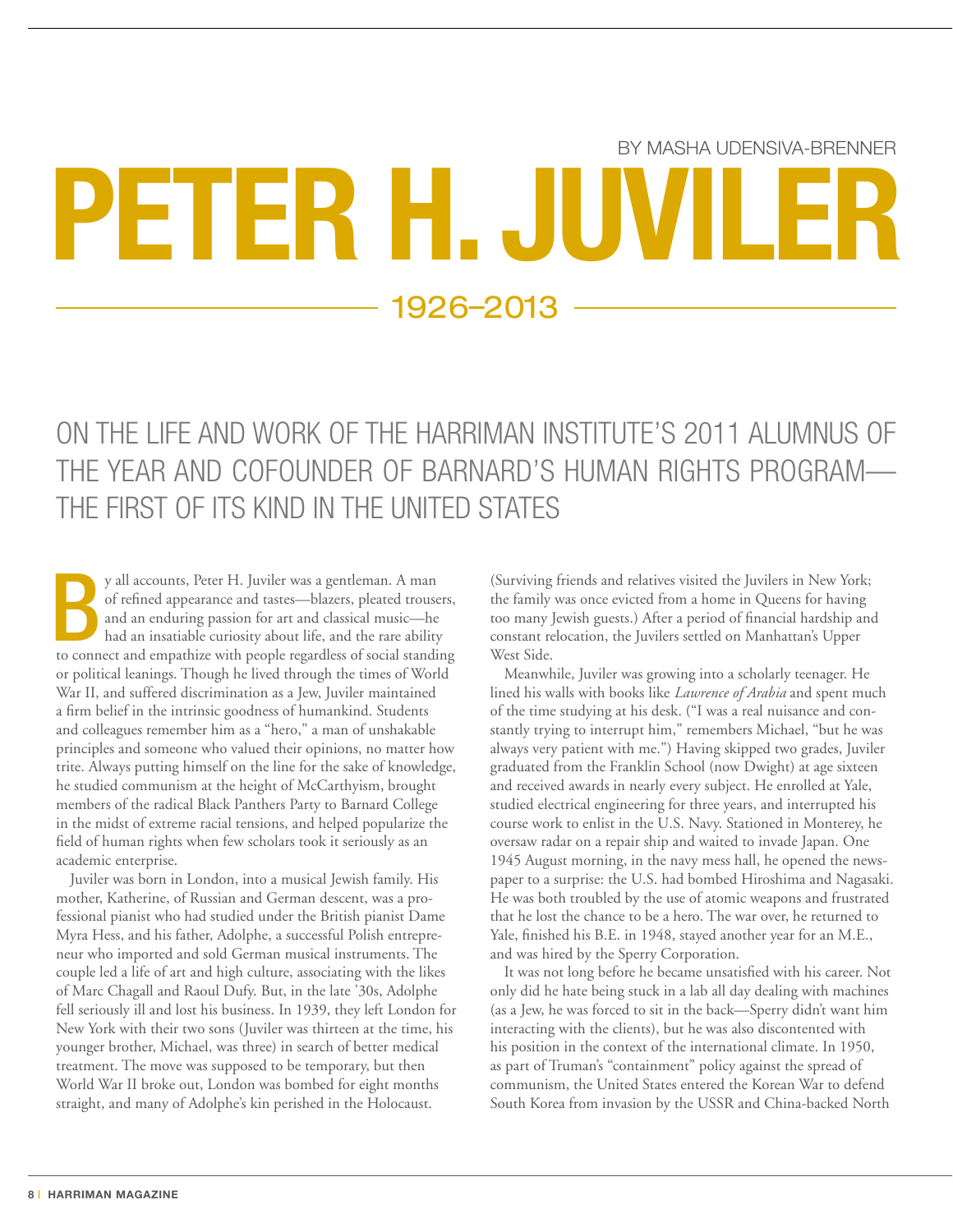Peter Juviler, 1985 (photo by Stephen Bramberg, courtesy of Barnard College Archives)

 $\overline{(\Omega)}$ 

 $\overline{(\alpha)}$ 

n.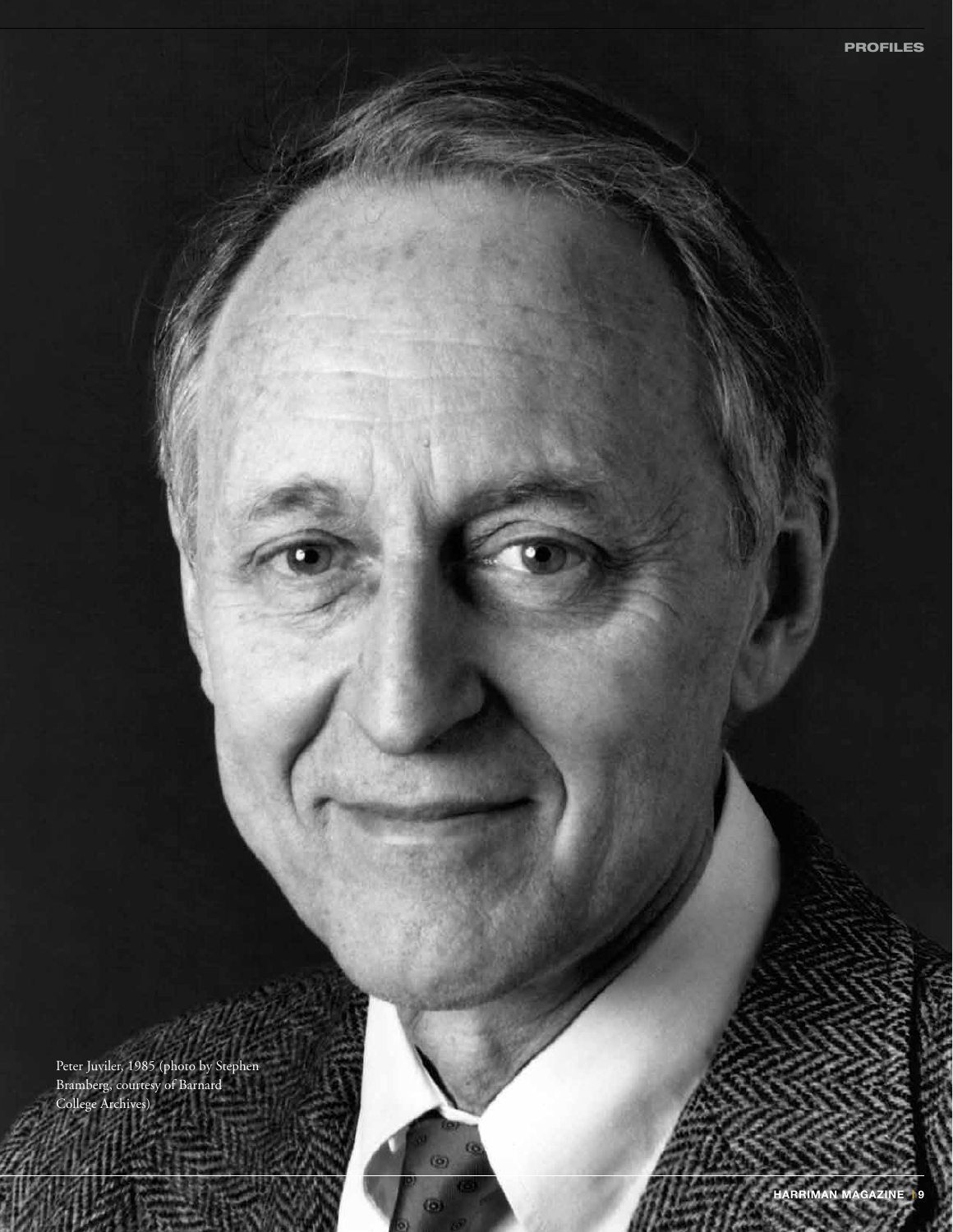

Juviler with students in 1986 (photo by G. Steve Jordan, courtesy of Barnard College Archives)

Korean People's Army. In the U.S., the war was portrayed as a battle between good and evil: the communists against defenders of freedom. Juviler, who had spent more than two years designing equipment for military ships, questioned this simplicity. He despised the fact that he felt like a cog in a machine; he wanted to understand how the cogs worked.

In hopes of getting to the root of international tensions, Juviler quit his job and, in the fall of 1952, enrolled in a master's program at Columbia University's Department of Law and Government, where he embarked on a study of the Soviet Union at the Russian Institute. During this period he began to take an interest in the philosophies of Marx and Engels and realized that he was not entirely unsympathetic to their ideas. Unable to advertise these interests during the McCarthy era, he and fellow students disguised any books about communism in white jackets. But classroom

education took Juviler only so far. He wanted to travel to the USSR, where, since World War II, Stalin had allowed few foreigners.

"Now it's the most natural thing to go anywhere you choose," says his former classmate George Sherman. "But at that time the Soviet Union was a big blank for most of the outside world."

The atmosphere changed in March 1953, when Stalin suddenly died of a stroke. A battle for power ensued within the Kremlin, and Nikita Khrushchev, vying for succession, started advocating peaceful coexistence with the U.S. by granting interviews to the Western press. That summer, Juviler went to Middlebury College for intensive Russian language study; soon he and seven classmates wrote to Khrushchev directly, asking for visas. Khrushchev responded, but he granted only four, for travel in the summer of 1954. For unknown reasons, Juviler, along with Sherman, was denied.

### "Now it's the most natural thing to go anywhere you choose, but at that time the Soviet Union was a big blank for most of the outside world." —George Sherman, former classmate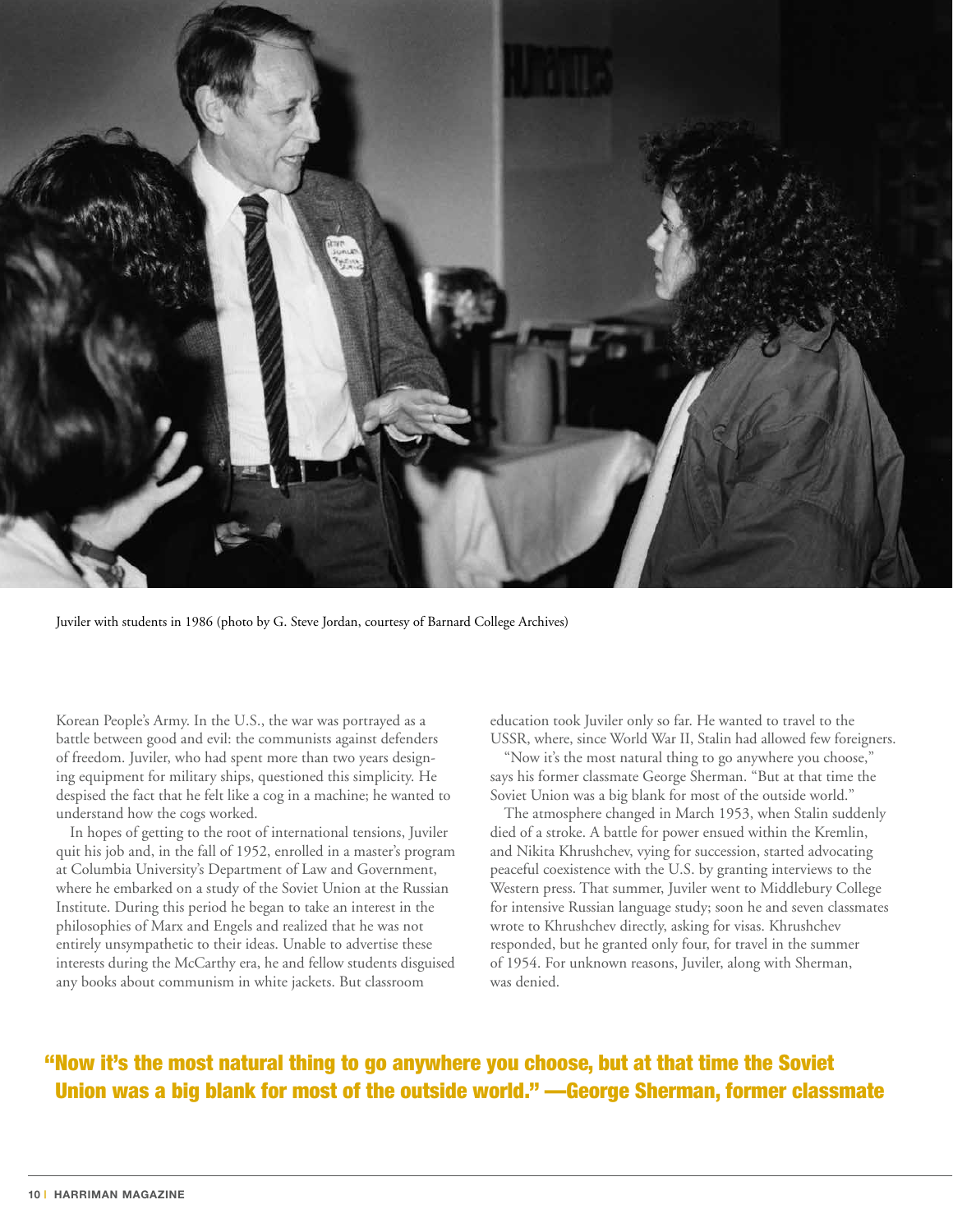## But before they could even get to the USSR, they had to immunize their motives against McCarthyism. As a precaution, Juviler wrote a letter to the prominent Sovietologist Philip Mosley, at that time director of the Russian Institute.

When their friends returned after the monthlong trip and spoke of the wonderful time they had had, Juviler and Sherman sent Khrushchev a telegram. Their program over, Juviler, who had completed his master's thesis on the aims and organization of Soviet education, planned to enroll in the Ph.D. program at Columbia in public law and government, while Sherman went to study at Oxford. In December, Sherman took a vacation to Austria. One afternoon, Sherman remembers, he received a call, at the front desk of a ski resort, from Juviler. Khrushchev had granted them twoweek visas.

They would finally have the chance to see the Soviet Union firsthand, and they wanted to play a role in easing international tensions by exposing Soviet life to the Western world. Though neither of them had any journalism experience, they pitched a series of articles about their upcoming trip to prominent newspapers, like the *New York Times* and *Herald Tribune*. Ultimately, it was the *Observer*, in London, under the liberal leadership of David Astor, that agreed to publish their accounts of ordinary life in the USSR.

But before they could even get to the USSR, they had to immunize their motives against McCarthyism. As a precaution, Juviler wrote a letter to the prominent Sovietologist Philip Mosley, at that time director of the Russian Institute. "I have no sympathy for the Soviet system," he stated, "but am undertaking the trip in order to improve my qualifications as a student, and I hope eventually, scholar of the Soviet area. It would seem that the better we know the USSR, the more surely we'll be able to guard our democratic way of life." Sherman theorizes that Juviler's letter was intended to protect Mosley in the event of any scrutiny about supporting his students in this endeavor.

The trip took place in late March of 1955 (still the dead of winter in the USSR). Juviler and Sherman landed in Leningrad and traveled straight to Moscow, where they were surprised that the living conditions of their mighty adversary were in shambles. "Words cannot convey the drabness of the gray and rundown cityscape," says Sherman. "But it made all the more striking the warmth and eagerness among many of the ordinary people we encountered." By their dress, he and Juviler were immediately identified as Westerners, and sometimes they had trouble making it past the entrance to the hotel before crowds gathered and asked them mundane questions about life in the U.S. What were their wages? Did everyone really own refrigerators? Homes? Then the police would approach and ask the crowds to move on. Juviler and Sherman would move on as well, and stragglers followed. A few blocks later, the whole scene would repeat itself.

Not too many people know this, but my father was the most accomplished and beautiful rider—razorstraight back, calm, in total sync with and control of the animal. He and I used to ride together a lot when I was between the ages of about ten and twelve. We would rent horses and ride them in Central Park around the reservoir and also in Westchester County. I believe that riding horseback, in some way, suited a somewhat regal gracefulness of his and, as such, he was drawn to the sport . . . it was one of his very few indulgences and true loves outside of academia."—Gregory Juviler (son)

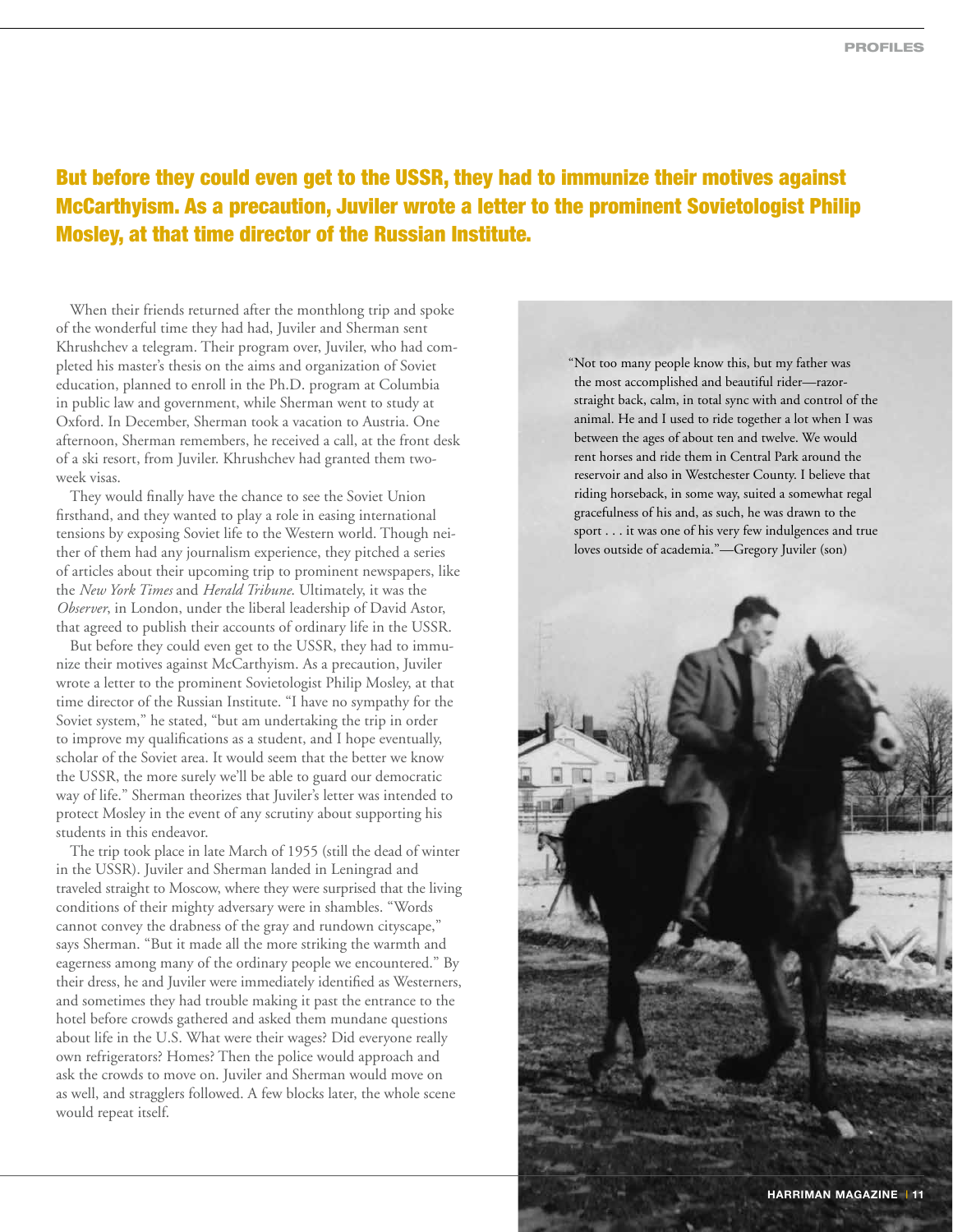## "As a citizen in this *free* country," Juviler wrote to the postmaster in May 1965, demanding his issues of *Kommunist*, which the post office had stopped delivering, "I do not expect to find the same obstruction of my scholarly work that my counterparts experience in the Soviet Union."

In the allotted two weeks, Juviler and Sherman also visited Leningrad and Kyiv. They rarely had time to sleep and were together constantly, often charged with making stressful decisions in an unpredictable environment. But there was not a tense moment between them. As a travel companion, Juviler remained calm, reasoned soberly, and extricated them out of even the stickiest situations, speaking fluent, graceful Russian. (They frequently faced police scrutiny for taking unwanted photographs and were once forced to sign a confession for accidentally photographing a colonel swigging cognac in a café.) Smoothing things over was "one of Peter's many talents," says Sherman. "He had a great tenderness and established rapport with all types of people almost instantaneously."

Upon their return, Juviler and Sherman urged the Ford Foundation, which had funded their trip and was starting to take a prominent role in international affairs, to create a student exchange program with the Soviet Union. Three years later, Khrushchev and Eisenhower formally agreed to establish the Inter-University Committee on Travel Grants, which eventually became the International Research and Exchanges Board (IREX) and laid the foundation for future exchange programs. Juviler participated in the first exchange,

spending the 1958–59 academic year studying the Supreme Soviet at Moscow State University. While his contemporaries studied Soviet issues from a military perspective, Juviler applied himself to cultural and social issues, such as family reform, gender, sexuality, and the criminal justice system—topics that paved the way for his eventual interest in human rights.

In 1964, after four years of teaching at Hunter College, Juviler returned to Columbia as associate professor in the Department of Government (later the Department of Political Science) at Barnard College. Once again, his professional environment frustrated him. Only this time, it was U.S. government censorship he encountered as a scholar. Peaceful coexistence with the Soviet Union now seemed a faraway dream: the countries had come close to destroying each other in the Cuban Missile Crisis in 1962, and the U.S. was only heading deeper into a proxy war against communism in Vietnam. "As a citizen in this *free* country," Juviler wrote to the postmaster in May 1965, demanding his issues of *Kommunist*, which the post office had stopped delivering, "I do not expect to find the same obstruction of my scholarly work that my counterparts experience in the Soviet Union."

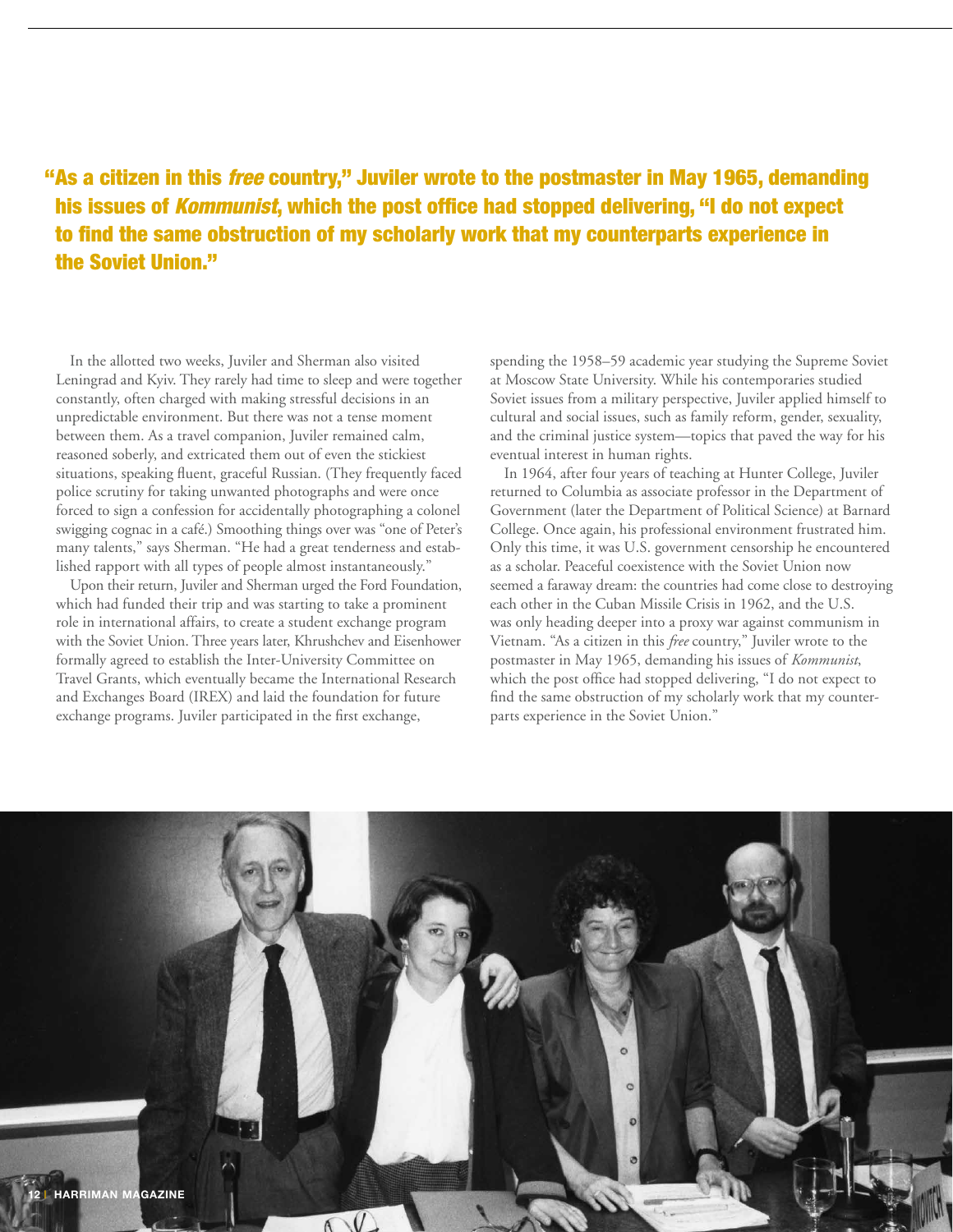Juviler was deeply distressed by the Vietnam War. In early 1966, he wrote to the editors of the *New York Times* asking, "Are we going to continue these brutal yet ineffectual raids for the sake of some tenuous boost in South Vietnamese morale?" Privately, he opined in a letter to his more conservative neighbor Maggie, "I feel deep despair, tinged only by a touch of hope, for the next few years. Taxes for war crimes, silent assent in the most heinous acts of barbarism committed in the name of saving a country we are destroying to prove what? . . . Maggie, it's too late to say this, but read only the parts of the letter you agree with." The exchange was typical for Juviler, who welcomed conversation with those who opposed him. At his country house in Delhi, New York, where he spent weekends and sabbaticals with his first wife and their two sons, he would frequently entertain his neighbors, Republican farmers. "It was almost like he used to hold court there," says his youngest son Geoffry. "He listened, and also challenged, when discussing political issues."

In April 1968, the legendary Columbia protests broke out. Students were angry about the University's relationship with the Institute for Defense Analyses (IDA), a think tank affiliated with the U.S. Department of Defense that supported the Vietnam War, and the school's plans to build a gymnasium, opposed by the Harlem community, in city-owned Morningside Park. Juviler initially watched the events with bemusement from Barnard, through a window that overlooked the Columbia campus. But, as students took over buildings, separating along ideological and racial lines, the tension grew palpable. As an alumnus of Columbia, a professor of Columbia students, scholar of communism, and in general, somebody quite concerned with the issues, Juviler could not stay on the sidelines for long.

One night, while at home listening to the radio, he realized there would be trouble. He walked to campus and joined other faculty members trying to mediate between the demonstrators and the administration. From then on, Juviler was a member of the Ad Hoc Faculty Group, spending days and nights patrolling in front of Low Library, separating the occupiers from those who might threaten them. On April 30, at 3:00 a.m., the police stormed occupied buildings using tear gas and hitting protesters with their clubs. An officer kicked Juviler—outside, barricading the protesters from the police—in the ribs (he ultimately had to have surgery), but Juviler, who never liked drawing attention to himself, reported it only when his testimony protected a fellow participant.

Later that spring Columbia acquiesced to the students' demands, cutting off its ties with the IDA and shelving its plans for the gymnasium, and the protests subsided. But tensions lingered. Juviler, who had voted against amnesty for protestors because it was against his principles to expect pardon after calculated acts of civil disobedience, was frustrated by the toxic environment on campus and wanted to channel these tensions into productive classroom discussion. He created Modern Political Movements, a course that would examine the intersection of "ideologies and situations" and function as a safe space for students across the ideological spectrum to discuss contemporary issues, air grievances, and gain real-life

Left (facing page): Juviler with fellow faculty in 1990 (photo courtesy of Barnard College Archives); right (below): April 23, 1968, Sundial Rally—crowd of people moving toward Low Library (photo by Gerald S. Adler)

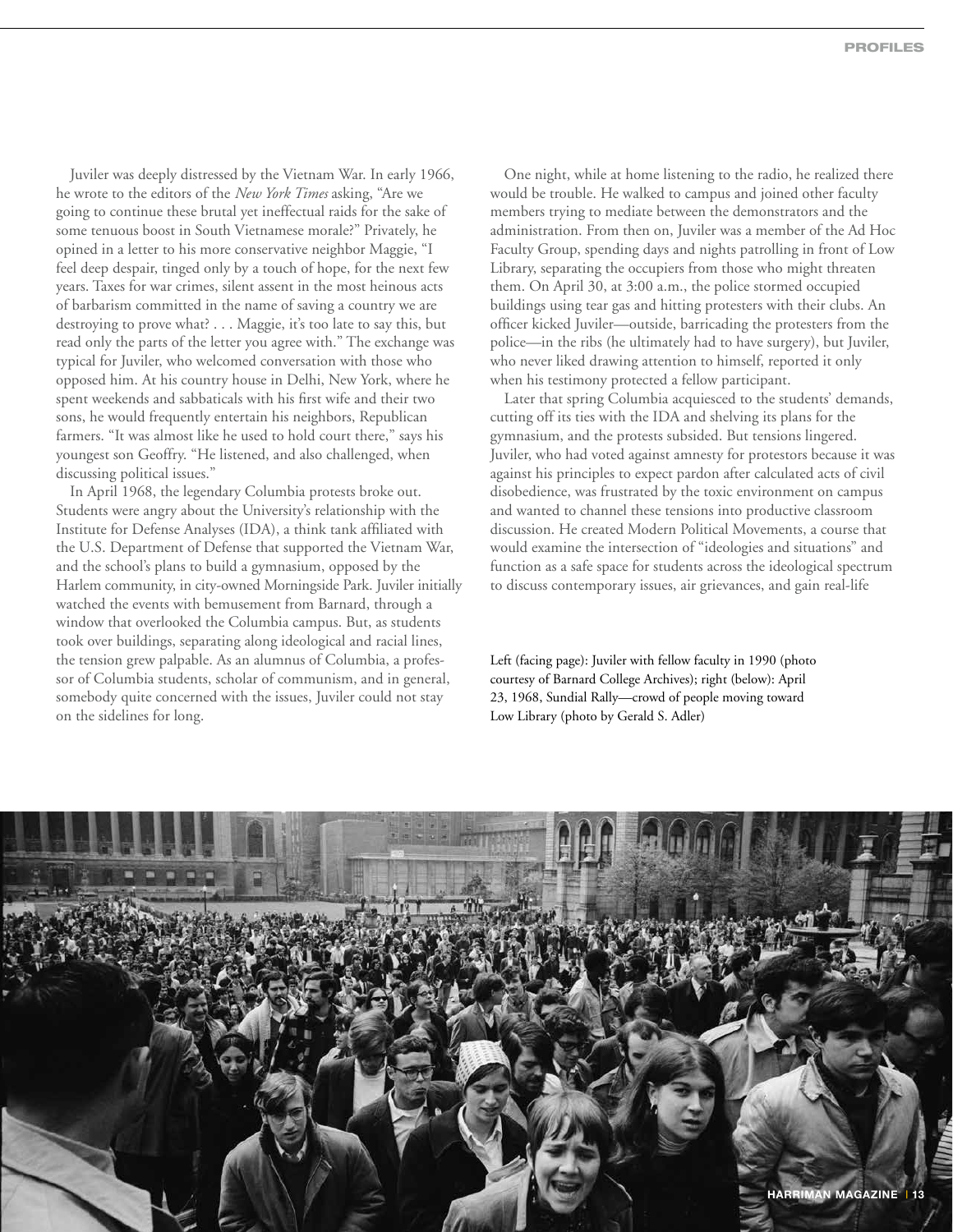

From left to right: Faculty (with white armbands) speaking with student occupiers sitting on Low Library ledge outside President Kirk's Office, 1968 (courtesy of the Office of Public Affairs Protest & Activism photograph collection); view of gymnasium construction site in Morningside Park, 1968 (photo by Steve Ditlea); Harriman director Timothy M. Frye awarding Juviler with the 2011 Alumnus of the Year Award (Columbia University Photography)

exposure. To produce political theater, twice per semester he would invite speakers from these movements in consecutive lectures and have them offer opposing views.

Around this time, Juviler interviewed the Ghandi scholar Dennis Dalton for a position in the department. Dalton was an American who had been teaching happily at the London School of Economics. But his father had fallen ill in New Jersey, and he was planning to move back to the U.S. He was torn about taking the untenured Barnard position, until he returned to London, where a long supportive letter, sent by special delivery from Juviler, was waiting for him. "That was the clincher," says Dalton, who was immediately struck by Juviler's openness and the unique combination of charm and humility the scholar projected.

When Dalton arrived at Columbia later in the year, long after the protests had passed, he was shocked by the strained atmosphere and confessed to Juviler that he was anxious about which side of the conflict to take. Juviler listened calmly (he had the tendency to close his eyes during such moments), smiled, and said, "Dennis, just be yourself."

The two quickly became close friends, and Juviler, feeling that Dalton's interests in nonviolence and civil rights aligned naturally with his own, invited him to co-teach Modern Political Movements. They would each give five lectures, Dalton's Ghandi-centric and Juviler's delivered through the prism of his Soviet expertise. After months spent perfecting the syllabus (trading a stack of annotated, typewritten onion skin pages over snail mail throughout their summer travels), they wondered if anyone would even show up. When they walked into the classroom, it was so crowded they had trouble making their way to the podium.

Juviler was already an extremely popular professor, but Dalton had never lectured a class close to that size (there were more than 250 students). Trying to calm his nerves, Dalton asked Juviler how he was feeling.

"Well, Dennis," Juviler said, "I didn't sleep a wink last night." Juviler was an unforgettable lecturer. He had complete command of his subject, delivering information in an engaging and logical manner, and sometimes used song lyrics to illustrate his points. (Dalton calls him "a real punster" and credits much of his own teaching success to mimicking his colleague.) Modern Political Movements soon earned the moniker "The Peter and Dennis Show," and its students earned an unmatched education. A multitude of speakers visited the classroom, including the Marxist American dissident Lyndon LaRouche, followed by Ernie Brosang of the anticommunist and anarchist John Birch Society. Perhaps the most memorable class featured members of the Black Panther Party arriving at Lehman Hall in full regalia, flanked by two armed body guards, touting an ideology of "violent insurrection" and characterizing Juviler and Dalton as "incurable racists." The goal was to expose the students to as many opinions as possible, and the Panthers' presentation (they read Eldridge Cleaver's *Soul on Ice*, followed by a lengthy conversation with the students) was soon contrasted by an appearance from David Dellinger, a pacifist and leader of the antiwar movement. No matter how heated the classroom became (one time a student got so angry he jumped up and started chasing a speaker around the room), Juviler was "a model of civility," says Dalton. "Again and again we advocated Justice Holmes's classic judgment that we must defend 'freedom for the thought that we hate.'"

Teaching became the main solace to Juviler's despair about domestic politics. "More than ever I feel that the hope for our beleaguered country lies with the youth who went through the last few years with eyes opened in ways never before . . . and a new determination to make a difference as a group," he wrote to a friend in January of 1970. "Teaching, so often a frustrating experience in the short run of chaos and trouble for the schools, gains new meaning in longer perspective. Although we all have been